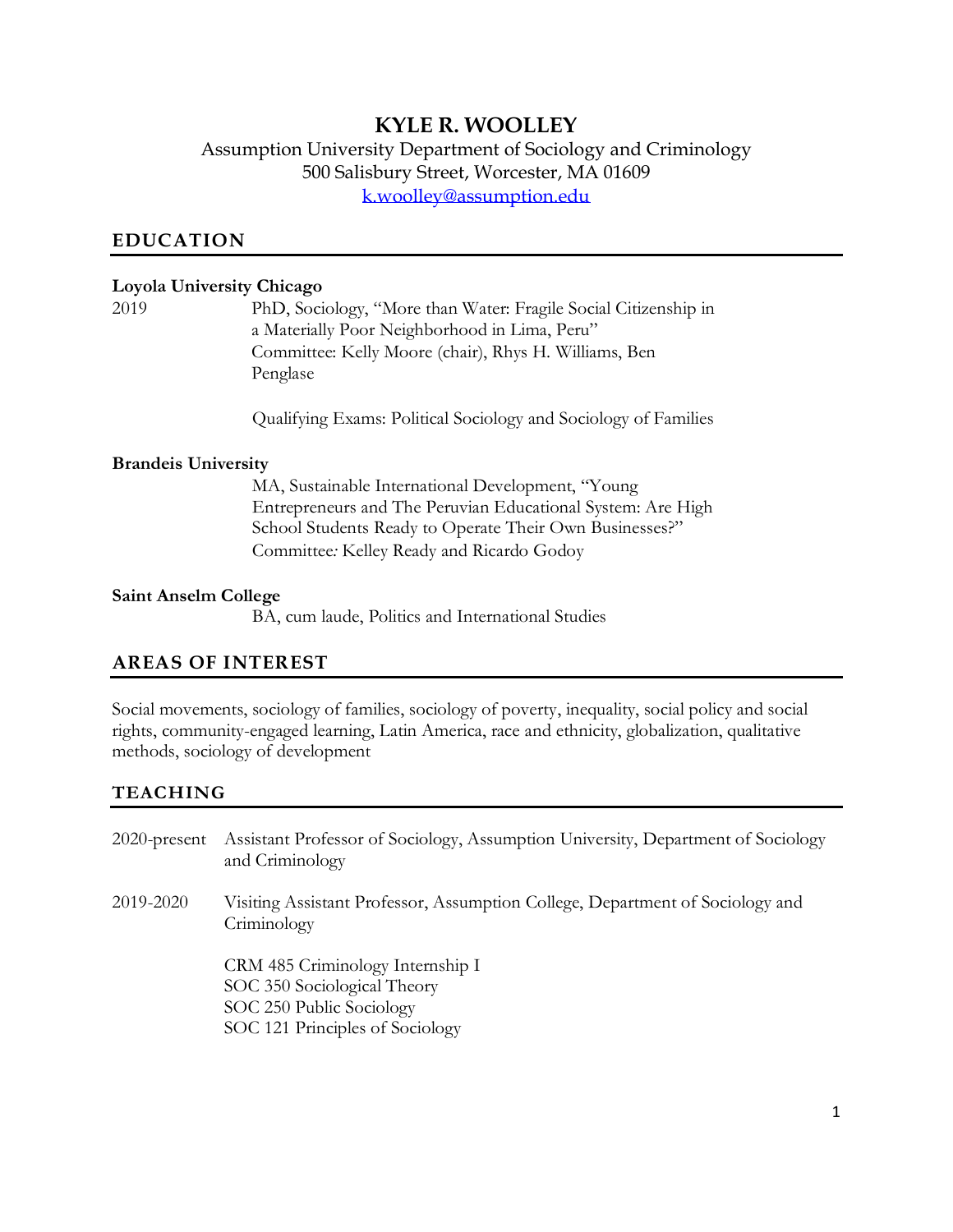|           | 2011-present Instructor, Creighton University, Faculty-Led Program Abroad, Peru.                                                                                                                                                                                                                       |
|-----------|--------------------------------------------------------------------------------------------------------------------------------------------------------------------------------------------------------------------------------------------------------------------------------------------------------|
|           | SOC 101 Introduction to Sociology<br>SOC 102 Social Problems<br>SOC 411 Social Inequality Race and Ethnicity                                                                                                                                                                                           |
| 2016-2018 | Instructor, Loyola University Chicago, Department of Sociology.                                                                                                                                                                                                                                        |
|           | SOCL 265 Globalization and Society<br>SOCL 101 Society in a Global Age                                                                                                                                                                                                                                 |
| 2017      | Instructor, Dominican University, Department of Sociology.                                                                                                                                                                                                                                             |
|           | SOC 382: Social Change Race, Class and Gender                                                                                                                                                                                                                                                          |
| 2014-2015 | Instructor, Loyola University Chicago Department of Sociology.                                                                                                                                                                                                                                         |
|           | SOCL 265 Globalization and Society                                                                                                                                                                                                                                                                     |
| 2013-2014 | Instructor, Loyola University Chicago, Department of Sociology.                                                                                                                                                                                                                                        |
|           | SOCL 240 Sociology of Families<br>SOCL 261 Social Movements and Social Change                                                                                                                                                                                                                          |
| 2013      | Instructor, Loyola University Chicago, Department of Sociology.                                                                                                                                                                                                                                        |
|           | SOCL 265 Social Movements and Social Change                                                                                                                                                                                                                                                            |
|           | Teaching Assistant Loyola University Chicago, Department of Sociology.                                                                                                                                                                                                                                 |
| 2012      | SOCL 272 Environmental Sociology<br>SOCL 145 Religion and Society                                                                                                                                                                                                                                      |
| 2011      | SOCL 145 Religion and Society                                                                                                                                                                                                                                                                          |
| 2008-2011 | Instructor, Creighton University, Department of Social and Cultural Studies.                                                                                                                                                                                                                           |
|           | SOC 101 Introduction to Sociology<br>SOC 102 Social Problems<br>SOC 411 Social Inequality and Stratification<br>ECO 479 International Political Economy<br>EDP 361 Social Justice in a Caribbean Context<br>JPS 365 Faith and Moral Development<br>THL 342 Ecclesiology in Context: The Church in Peru |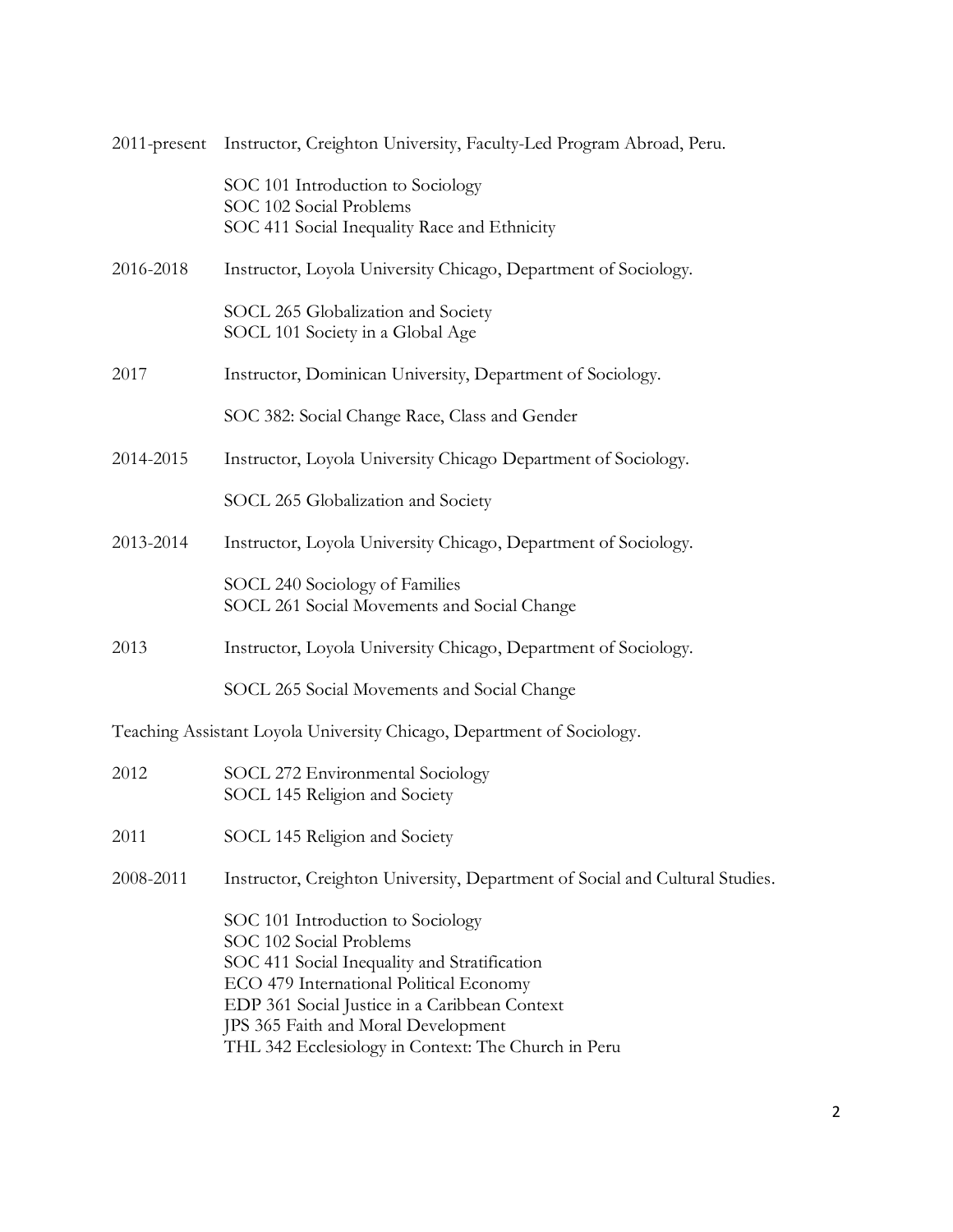### **OTHER PROFESSIONAL EXPERIENCE**

|           | 2015- present Immersion Leader and Group Facilitator Association of Jesuit Colleges and<br>Universities, Ignatian Colleagues Program.                                                                                                           |
|-----------|-------------------------------------------------------------------------------------------------------------------------------------------------------------------------------------------------------------------------------------------------|
| 2010-2011 | Campus Director, Encuentro Dominicano, Creighton University.                                                                                                                                                                                    |
| 2008-2010 | Director, Encuentro Dominican, Creighton University - Dominican Republic.                                                                                                                                                                       |
|           | Instructor Department of Social and Cultural Studies:<br>EDP 361 Social Justice in a Caribbean Context<br>ECO 479 International Political Economy<br>SPN 316 Spanish Immersion<br>THL 342/JMC 322 Backpack Journalism in the Dominican Republic |

2007-2008 Research Analyst, Instituto Apoyo, Lima, Peru.

### **PUBLICATIONS AND WORK IN PROGRESS**

- Woolley, Kyle and Kelly Moore. 2020. "Barely Bonded: Barely Bonded: Affective Politics and the Gendered Struggle for Water in Villa El Salvador, Lima, Peru" 43(2): *Qualitative Sociology*.
- Cosselyon, Jennifer and Kyle Woolley. 2020. "Gender and Collective Action." In *Wiley Blackwell Companion to Gender Studies.* Edited by Nancy Naples. Hoboken, NJ.
- Woolley, Kyle and Tom Kelly. 2018. "Accompaniment as Engagement: Discovering Peru." *Creighton Magazine.*
- Moore, Kelly and Kyle Woolley. 2016. "Direct Action" in *Wiley Blackwell Encyclopedia of* Sociology 2nd Edition. George Ritzer Editor.
- Woolley, Kyle. "Catholic Social Thought and International Community Engagement: Development to Accompaniment?" *Journal of Catholic Higher Education.* (Revise and Resubmit).
- Woolley, Kyle. "Following the Pipe: Hidden Water Inequalities in Lima, Peru. (in preparation for *(Contexts).*
- Woolley, Kyle. "Violent Pasts, Precarious Present: Demanding Dignity in Lima, Peru." (in preparation for *Social Movement Studies*).

### **AWARDS AND HONORS**

2019 Graduate Student Award for Excellence in Civic Engagement to Promote Social Justice, The Graduate School, Loyola University Chicago.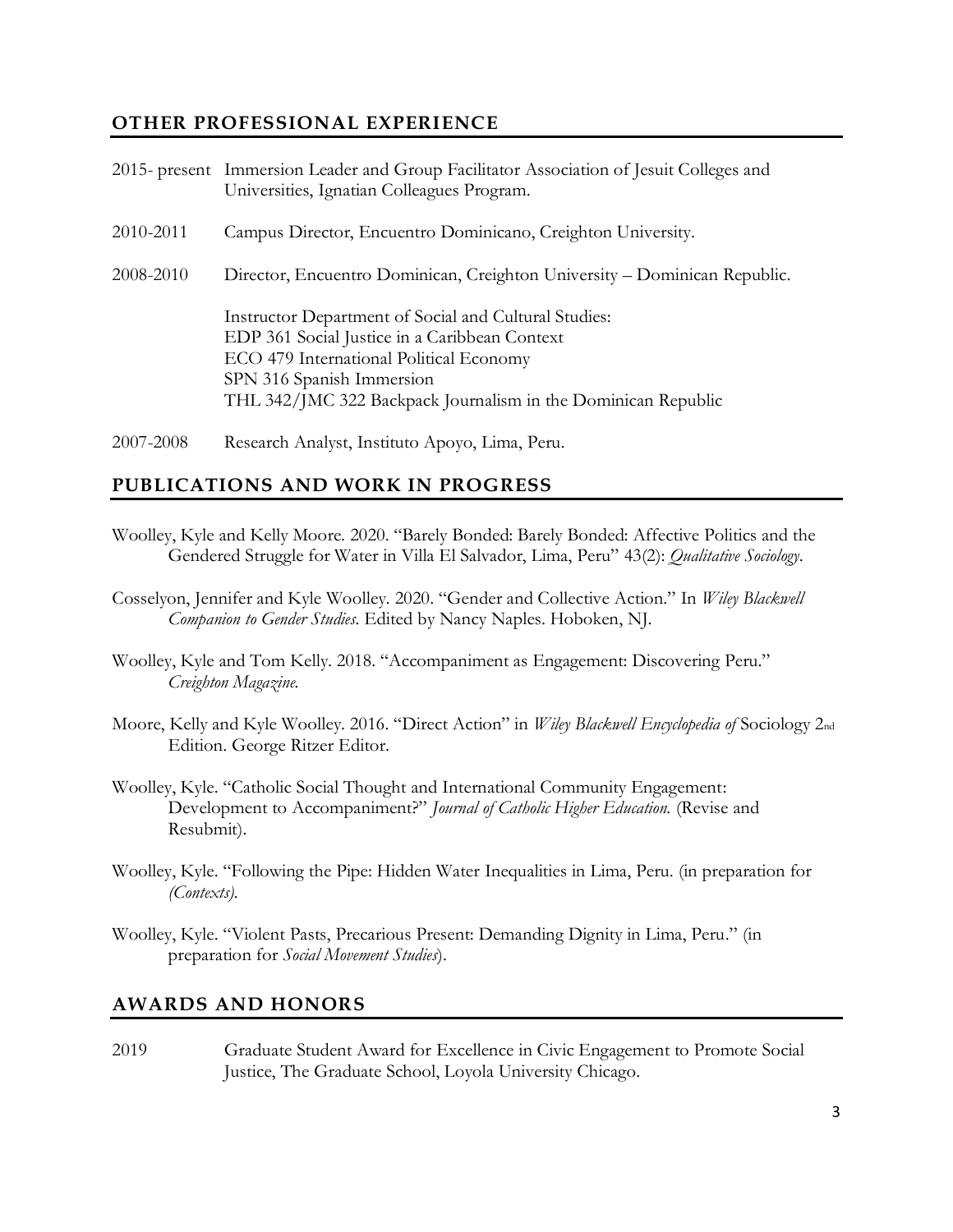| 2018 | Loyola University President's Medallion Finalist.                                                                                                                                                                                  |
|------|------------------------------------------------------------------------------------------------------------------------------------------------------------------------------------------------------------------------------------|
| 2017 | Arthur J. Schmitt Dissertation Fellowship in Leadership and Service, The Graduate<br>School, Loyola University Chicago.                                                                                                            |
| 2016 | Civic Engagement Award, Loyola University Chicago, Department of Sociology.                                                                                                                                                        |
| 2015 | Alpha Sigma Nu, National Honor Society of Jesuit Higher Education.                                                                                                                                                                 |
| 2015 | Commitment to the People of the Cibao Valley Dominican Republic. Recognized for<br>6 years of service through the Center for Latin American Concern (ILAC) and the<br>Center for Rural Integral Health, Dominican Republic (CESI). |
| 2015 | Distinguished Graduate Student Instructor Award, Department of Sociology, Loyola<br>University Chicago.                                                                                                                            |
| 2015 | Teaching Assistantship Award, Department of Sociology, Loyola University Chicago.                                                                                                                                                  |
| 2014 | Pre-Doctoral Teaching Fellowship, The Graduate School, Loyola University<br>Chicago.                                                                                                                                               |
| 2012 | Kripke Center for the Study of Religion and Society Grant, Creighton University.<br>Awarded \$5,000.00 to study Christian Based Communities of the 1980s in rural Peru.                                                            |
| 2010 | Teaching for Tomorrow Award, "Cura Personalis" Creighton University. Omicron<br>Delta Kappa of Creighton University.                                                                                                               |
| 2006 | Young Alumni Service Award, Saint Anselm College.                                                                                                                                                                                  |

# **PRESENTATIONS**

| 2020 | Kyle Woolley. "Sacred Encounters: Toward Solidarity and Justice through<br>Immersion." Ignatian Colleagues Program Annual Orientation.                                                                                         |
|------|--------------------------------------------------------------------------------------------------------------------------------------------------------------------------------------------------------------------------------|
| 2019 | Kyle Woolley. "Beyond Substantive Rights: Causes and Qualities of Fragile Social<br>Citizenship Among Women Internal Migrants in Lima, Peru." Annual Meeting of<br>The Society for the Study of Social Problems. New York, NY. |
| 2018 | Kyle Woolley. "On Uneven Ground: How Partial Rights Shape Collective Action."<br>Annual Meeting of The Society for the Study of Social Problems. Philadelphia, PA.                                                             |
| 2017 | Kyle Woolley and Kelly Moore. "Water Infrastructures from Scratch: Building a<br>Life in a Peruvian Informal Settlement." Annual Meeting of The American<br>Sociological Association. Montreal, Canada.                        |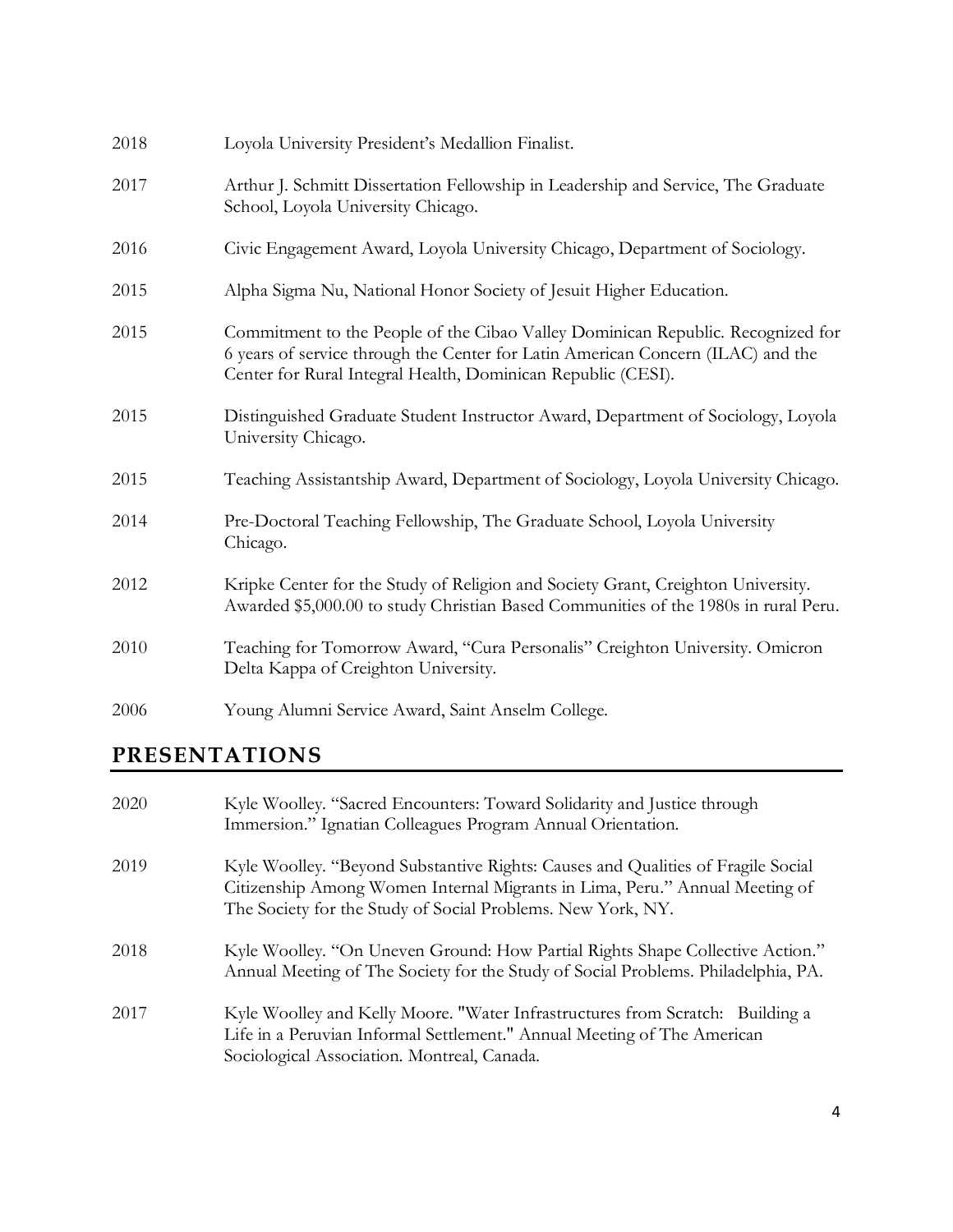| 2017 | Kyle Woolley and Gwendolyn Purifoye. "Teaching Foundational Sociology Courses<br>with Jazz Hands: Creating a Desire for a Sociological Imagination" Annual Meeting<br>of The Society for the Study of Social Problems. Montreal, Canada. |
|------|------------------------------------------------------------------------------------------------------------------------------------------------------------------------------------------------------------------------------------------|
| 2017 | Kyle Woolley. "Unsettled Lives in an Settlement: Family Activism in Lima, Peru."<br>Annual Meeting of The Society for the Study of Social Problems. Montreal, Canada.                                                                    |
| 2017 | Kyle Woolley and Thomas M. Kelly. "Marginalized Peoples and Personal<br>Encounter" Justice Conference 2017: Through the Eye of the Needle: Commitment<br>to Justice in Jesuit Higher Education. Seattle, WA.                             |
| 2017 | Kyle Woolley. "Environmental Racism in an Informal Settlement of Lima, Peru."<br>Annual Meeting of the Midwest Sociological Society, Milwaukee, WI.                                                                                      |
| 2017 | Kyle Woolley and Kelly Moore. "Material Wins, Social Costs: Community<br>Organizing for Water in Lima, Peru." Annual Meeting of the Eastern Sociological<br>Society, Philadelphia, PA.                                                   |
| 2015 | Kyle Woolley and Soulit Chacko "Reimagining Women's Political Leadership: The<br>Power of Grassroots Politics in Urban Peru and Bengaluru, India." Annual Meeting<br>of the Society for the Study of Social Problems Chicago, IL.        |
| 2015 | Kyle Woolley Discussant "Social Movements." The Chicago Ethnography<br>Conference, Chicago, IL.                                                                                                                                          |
| 2015 | Kyle Woolley. "Women's Political Leadership in Urban Peru." Loyola University<br>Chicago's Women's Day Conference, Chicago, IL.                                                                                                          |
| 2013 | Kyle Woolley. "Peruvian Base Communities: The Case of OAASA." Annual Meeting<br>Midwest Sociological Society, Chicago, IL.                                                                                                               |
| 2007 | Kyle Woolley. "CEDAW: Productive or Window Dressing? A Study of Women<br>from Malawi." Women and Gender: Situating Gendered Violence Within a Global<br>Context. The University of Connecticut, Storrs, CT.                              |

# **SERVICE TO THE DISCIPLINE**

| 2020 | Reviewer Qualitative Sociology |  |  |
|------|--------------------------------|--|--|
|------|--------------------------------|--|--|

2020 Reviewer *Journal of Family Violence* 

### **SERVICE TO UNIVERSITY AND COMMUNITY**

2019-present Sociology and Criminology Club, Assumption College

2018 Mission Priority Examen Focus Group, Loyola University Chicago